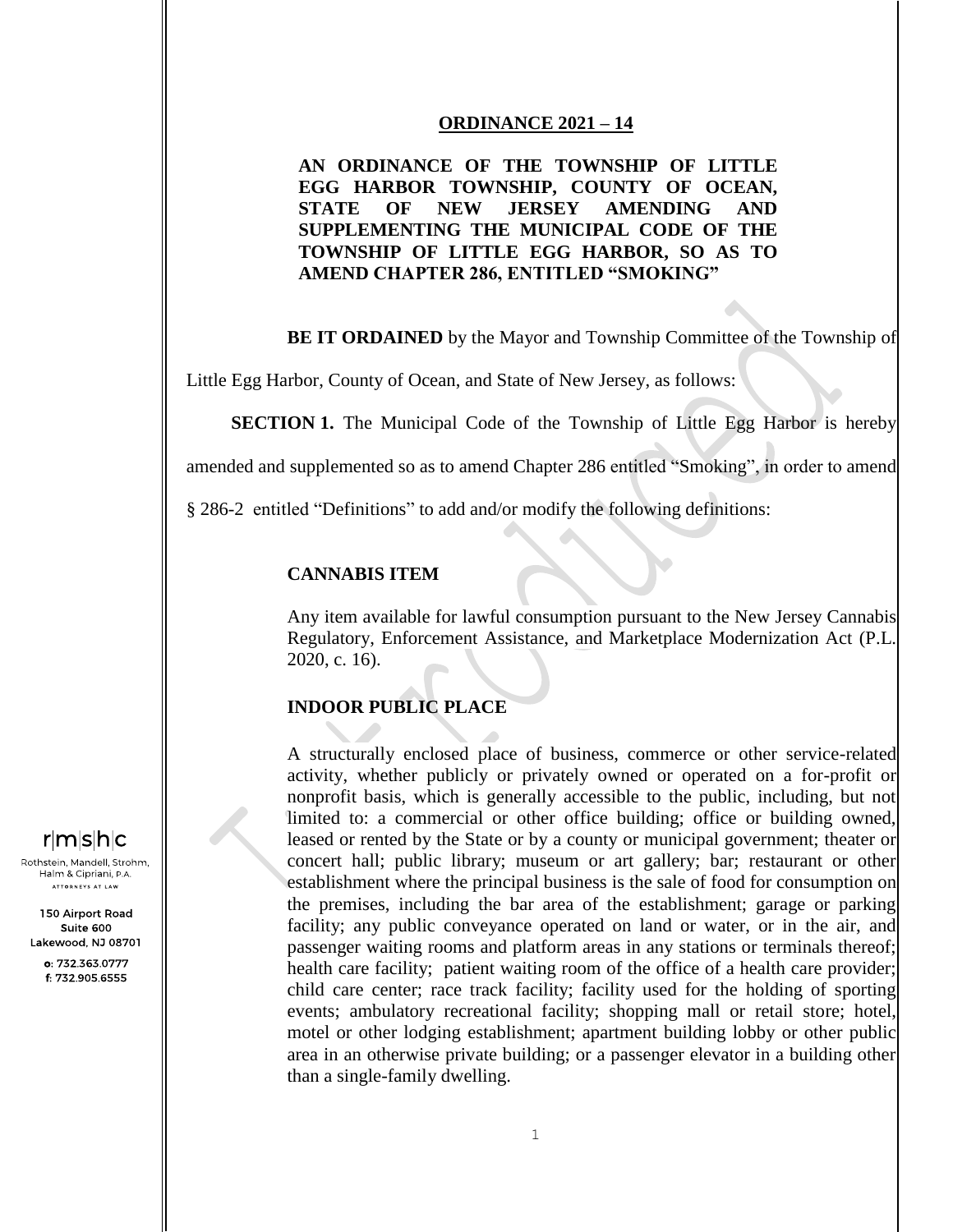### **SMOKING**

The burning of, inhaling from, exhaling the smoke from, or the possession of a lighted cigar, cigarette, pipe or any other matter or substance which contains tobacco, or any other matter that can be smoked, including cannabis items, or the inhaling or exhaling of smoke or vapor from an electronic smoking device.

**SECTION 2.** The Municipal Code of the Township of Little Egg Harbor is

hereby amended and supplemented so as to amend Chapter 286 entitled "Smoking", in order to

amend Subsection A, § 286-3, entitled "Smoking prohibited in public places; signs" as follows:

**A.** Smoking is hereby prohibited in all municipal parks and recreational facilities owned, leased or rented by the Township of Little Egg Harbor and all indoor public places.

**SECTION 3.** The Municipal Code of the Township of Little Egg Harbor is hereby amended and supplemented so as to amend Chapter 286 entitled "Smoking", in order to amend § 286-5 entitled "Violations and penalties" as follows:

### **§ 286-5 Violations and penalties.**

A. Any person who is found to be in violation of any provisions of this chapter shall be subject to a fine not to exceed \$1,250, and/or community service of not more than 90 days, and/or by a term of imprisonment not to exceed 90 days in the Ocean County Jail or any combination of fine, community service and imprisonment, as determined in the discretion of the Municipal Court Judge.

**SECTION 4.** All ordinances or parts of ordinances inconsistent herewith are hereby

repealed.

**SECTION 5.** If any section, subsection, sentence, clause, phrase or portion of this

 $r|m|s|h|c$ 

Rothstein, Mandell, Strohm, Halm & Cipriani, P.A. .<br>ATTORNEYS AT LAW

150 Airport Road Suite 600 Lakewood, NJ 08701

> o: 732.363.0777 f: 732.905.6555